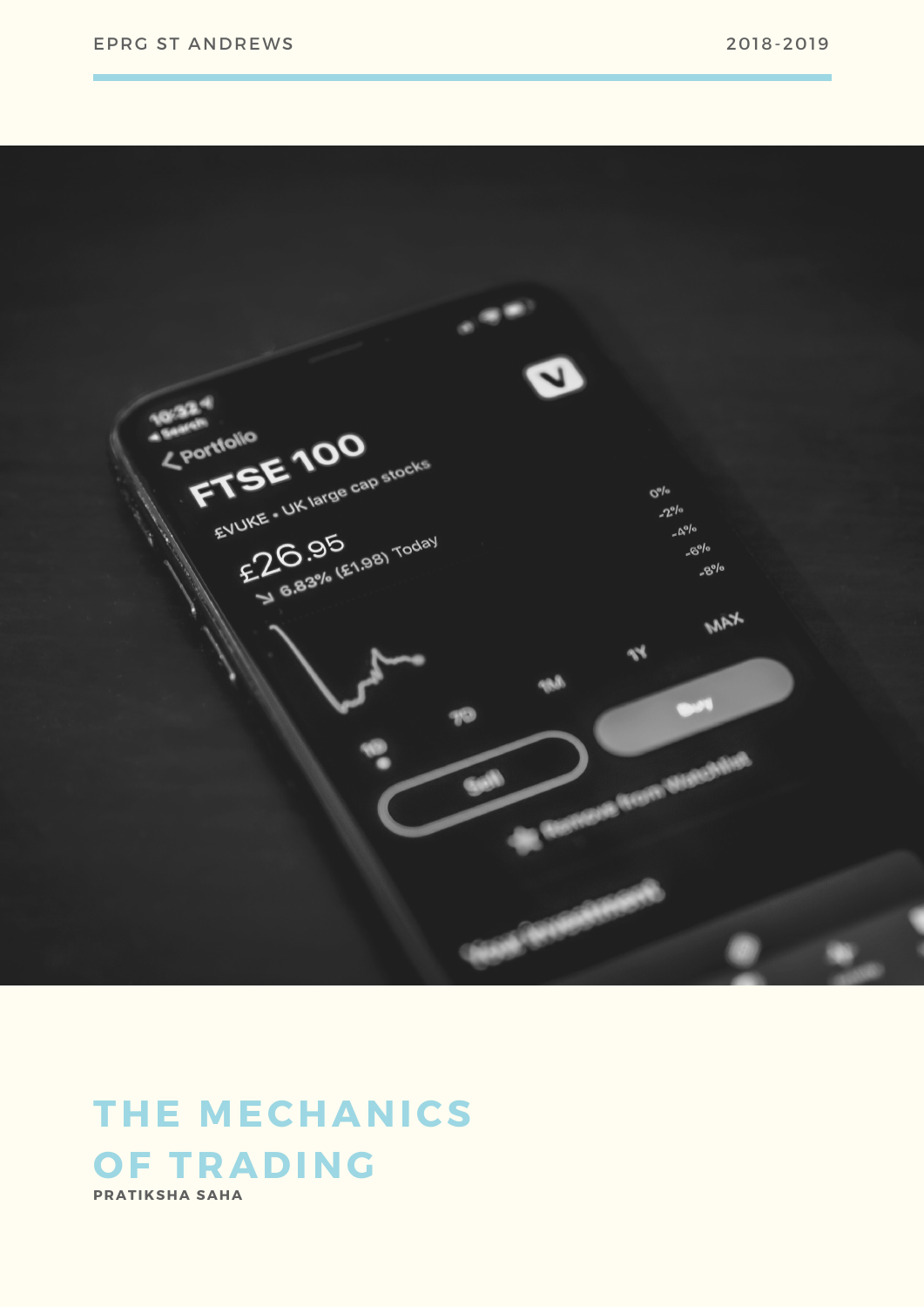The process of integrating technology and finance is not new and the threats that developments in software bring to the finance industry are well documented. However, the rapid innovation that is occurring in the field of Artificial intelligence demands a new outlook in the process and delivery of financial services, specifically trading.

As a student of Economics and Computer Science I have always been heavily intrigued by the applications of technological change on the delivery and outlook of financial services.

I will be looking at a range of different factor models used so far in the ascertainment of risk in stock markets and how AI is now being implemented to make this process more effective.

#### **Artificial Intelligence**

What is AI? A buzzword rumbling within the underbelly of the tech industry, an unexplainable phenomenon to be feared by workers and the government alike, or simply an exaggeration by those who claim it is the solution to all the world's problems?

A.I. is an abbreviation of Artificial Intelligence

Artificial Intelligence is, if we ask the dictionary, the 'simulation of human intelligence processes by machines, especially computer systems'.

### **Machine Learning**

This is a field that is focused on how machines can learn by experience and gain skills without human involvement.

### **Deep Learning**

This is a subset of machine learning where artificial neural networks, which are algorithms inspired by the human brain, learn from large amounts of data.

# **Stock Market Analysis- Capital Asset Pricing Model**

This model describes the relationship between expected return and risk for assets, mainly stocks. It is used in finance to price risky securities and finding expected returns for assets given the riskiness of them and the cost of capital.

ERi =  $Rf + \beta i$ (ERm - Rf)

ERi = Expected return of investment

Rf = Risk-free rate: accounts for the time value of money

βi = Beta of the investment: measure of how much risk the investment will add to the portfolio

>1: stock is riskier than the market

<1: stock will reduce the risk of a portfolio

ERm = Expected return of market

(ERm - Rf) = Market risk premium: This is the return expected from the market above the risk-free rate

Problems with this formula

Price movements in both directions are not equally risky. Beta assumes that risk can be measured by the volatility of the price of a stock.

Assumes that the risk-free rate will remain constant

The market portfolio used to find the market risk premium is theoretical. Investors often use a stock index, like the S&P 500, to substitute for the market, which is an imperfect comparison.

CAPM assumes that future cash flows can be estimated for the discounting process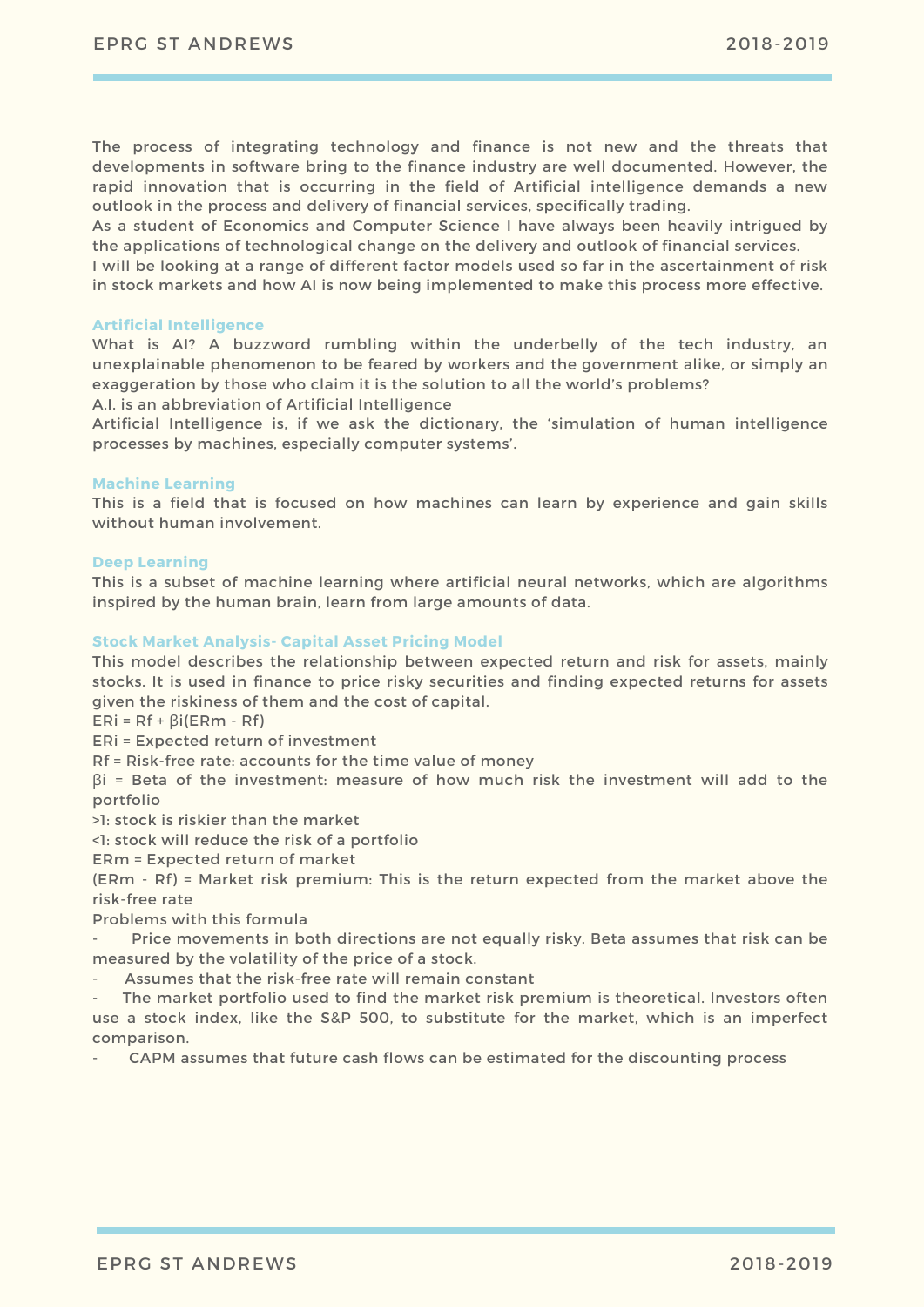# **CAPM and the Efficient Frontier**

If an investor were able to use this model to perfectly optimize a portfolio's return relative to risk, it would exist on efficient frontiers

# **Arbitrage Pricing Theory (APT)**

A multi-factor asset-pricing model that is based on the idea that an asset's returns may be predicted with the linear relationship between its expected return and some macroeconomic variables that examine risk.

The Formula for the Arbitrage Pricing Theory Model Is E(Rp)=Rf+β1f1+β2f2+…+βnfn

E(Rp)=expected return Rf=risk-free return The return if the asset had no exposure to any factors βn=sensitivity to the factor of n fn=nth factor price Unlike the CAPM, which assumes markets are perfectly efficient, APT assumes that securities are sometimes mispriced.

Problems with this formula

- It contains multiple factors, while the CAPM only takes into account one factor, the market risk. This means much research is required to determine these factors.

- The factors are subjective choices, which yield varying results

# **Fama and French Three-Factor Model**

This is an asset pricing model that expands on the CAPM, it adds size risk and value risk factor to the market risk factor in CAPM. It accounts for how value and small cap stocks regularly outperform markets.

Eugene Fama and Kenneth French researched many stocks and found two interesting observations

- That value stocks outperform growth stocks

- Small-cap stocks tend to outperform large-cap stocks

This model is the result of an econometric regression of historical stock prices.

This model highlighted that investors with a long term outlook of 15 years or more would be rewarded for short term losses.

 $r = Rf + \beta(Rm - Rf) + bs$  x SMB + bv x HML +  $\alpha$ 

Rf: the risk-free return rate

Rm: the return of the market portfolio.

SMB: Small Minus Big- market capitalisation

This is a size effect they identified, measuring the historic excess of small-cap companies over large cap.

HML: High Minus Low- book to market ratio

This is a value premium represents the spread in returns between companies with a high book-to-market ratio (value companies) and companies with a low book to market ratio.

This model explains over 90% of the diversified portfolio returns, compared to the average 70% given by the CAPM. Fama, E. F., French, K. R.. (1992)

In 2015, Fama and French added two additional factors to their 3 factor model. These factors were profitability (stocks of companies with a high profitability perform better) and investment (stocks of companies with high total asset growth have below average returns).

Although this is a development there still are many criticisms of the model

- It ignores momentum and low volatility

- The definitions of some of the factors are unclear and can be misinterpreted.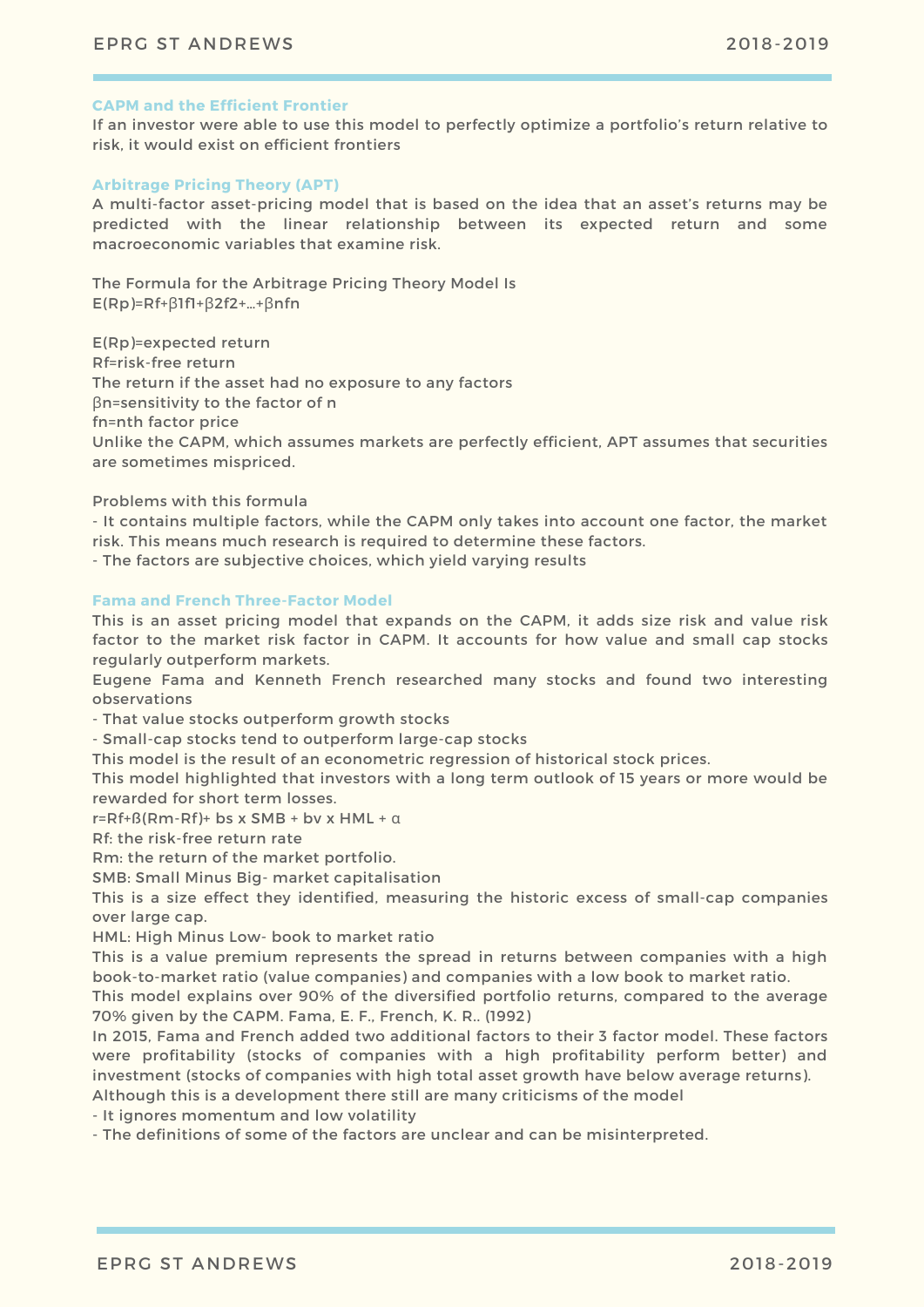#### **How analysts use these models?**

Quantitative analysts research potential factors and examine the factor's significance on asset return: research is based on economic and financial theories, empirical study, or data mining. Analysts will rank stocks according to those factors and include the top groups into their portfolio.

# **The downside of factor models**

Sisyphus pushing a boulder up the mountain only to have it roll back down is an analogy we compare to how factors that seem to perform well in the past can turn around and perform poorly the next period. Factors that seem to perform well in the past can turn around and perform poorly the next period. Analyst have to keep working the trial and error method and either come up with new factors or retest existing factors. When a factor that works stops working, they need to start all over again.

# **AI - "Artificial intelligence is to trading what fire was to the cavemen."**

Algorithmic analysis of financial markets is not about placing individuals into boxes, it is about placing all people in the same box and interpreting their reactions and interactions. But the issue is that there is no single way to make trades in the stock market, each approach is slightly different.

How do people make decisions in the stock market? Some rely on news stories. Some rely on the reputation of the company, or whether they like the products they sell. Some look at fundamentals e.g. balance sheets, or rely on technical analysis. But in the end, why does not matter, what is the effect on the market? Mass psychology is a phenomenon shown very clearly in these analyses, people tend to follow the path of others and together they push the prices of the market in one direction or the other.

Algorithmic systems can take in years of market data and pinpoint patterns humans cannot observe, combining analysis of stock trends with human emotion and the movement of the market. Traders typically use fundamental and technical analysis to determine the best trades for their portfolio, but there is too much market data.

# **Kavout Corporation**

This company develops artificial intelligence (AI) driven investment solutions for asset managers, hedge fund, buy-side traders and financial advisors. One of these solutions is Kai Score: this provides predictive stock ranking data powered by deep learning.

The Kai Score values factor based investing, Kavout groups their internal research into four categories: Quality, Value, Growth and Momentum, taking into account macro and micro market data and technical indicators.

They summarise it into a single number, a K Score, which assign stocks with scores from 1-9. The higher the score, the greater the probability of a stock going up in the next 30 days.

The key issue with the incorporation of AI and machine learning in assisting in asset selection is scale. The K Score is available in the US and China, but not yet elsewhere.

#### **Epoque**

Epoque's AI trading service has a slightly different approach to Kavout.

Their AI trading is a fully automated machine consists of three-interconnected engines

- Strategy Engine: observes and analyses potential trades

- Order Engine: create orders and perform operational actions

- Logical Engine: governs active orders and improves its own performance through machine learning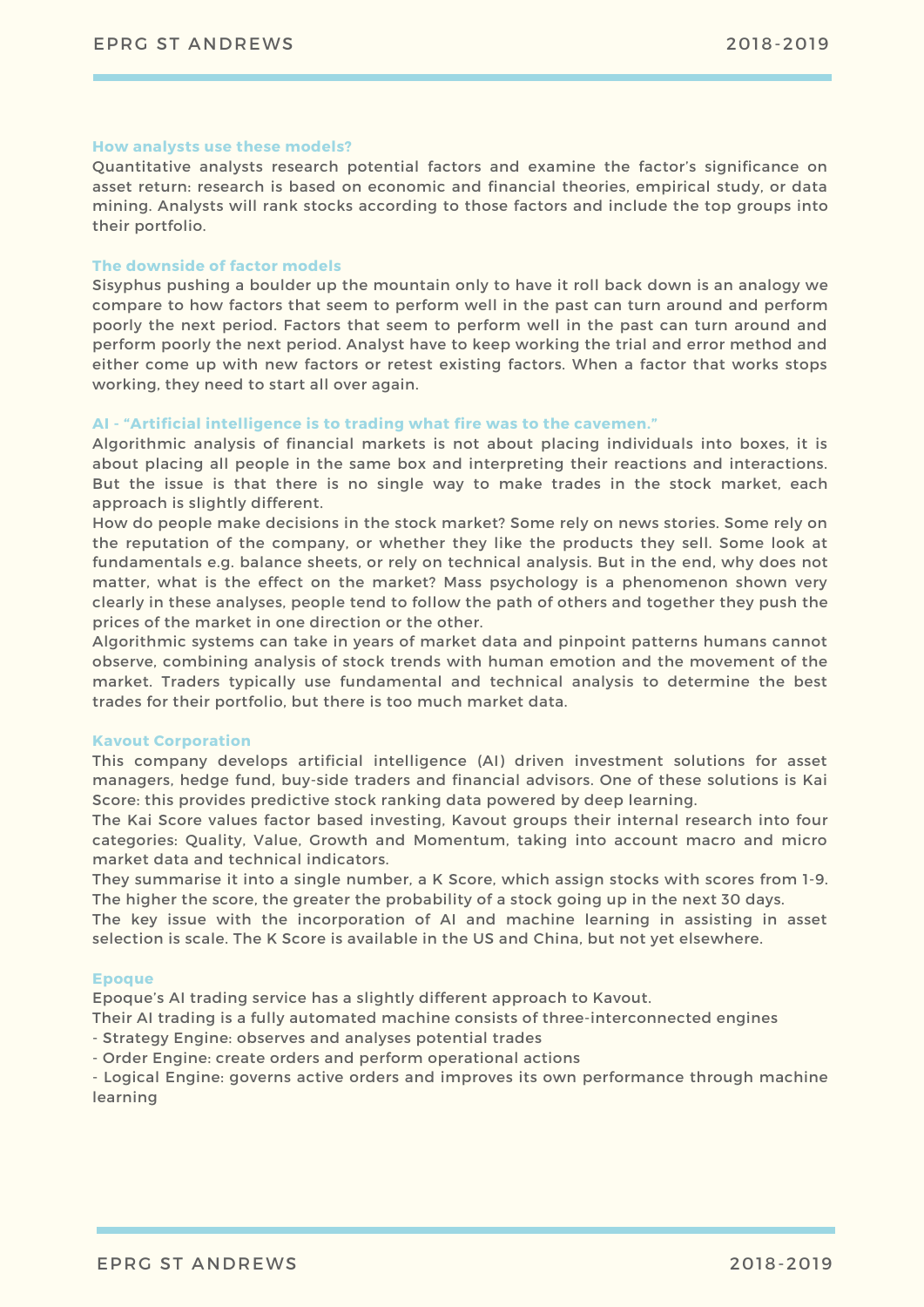# **The benefits of Machine learning-based models to traditional statistical models**

- Capacity to learn: ML models learn, adapt and improve their methods whereas traditional statistical models are static

- Number of variables: ML models can address thousands, even millions of variables due to advancements in computer power whereas traditional statistical models can only address a limited number of variables

- Ability to sift through 'noisy data': ML models can extract meaningful insights from unstructured, 'noisy' data like social media while traditional statistical models cannot

AI is still an emerging technology and thus has its disadvantages

- Cost: the creation and dispersion of smart technologies can be expensive and repair and ongoing maintenance costs

- Implementing and upgrading AI times are often lengthy

- Mistakes are hard to be accounted for, who is exactly to blame?

- Bias needs to be eliminated in AI created by humans

However, despite these downsides, the mass of historic data available on stock trading has huge potential to train these machine learning models.

# **The Future**

Electronic trades account for almost 45% of revenues in cash equities trading, according to the UK research firm Coalition. There are several firms all over the world competing to make the most efficient AI trading service, the market is becoming rapidly more saturated. AI has truly changed how we look at stocks, but we need cooperation and synergy between human and computer in order to truly reach market efficiency.